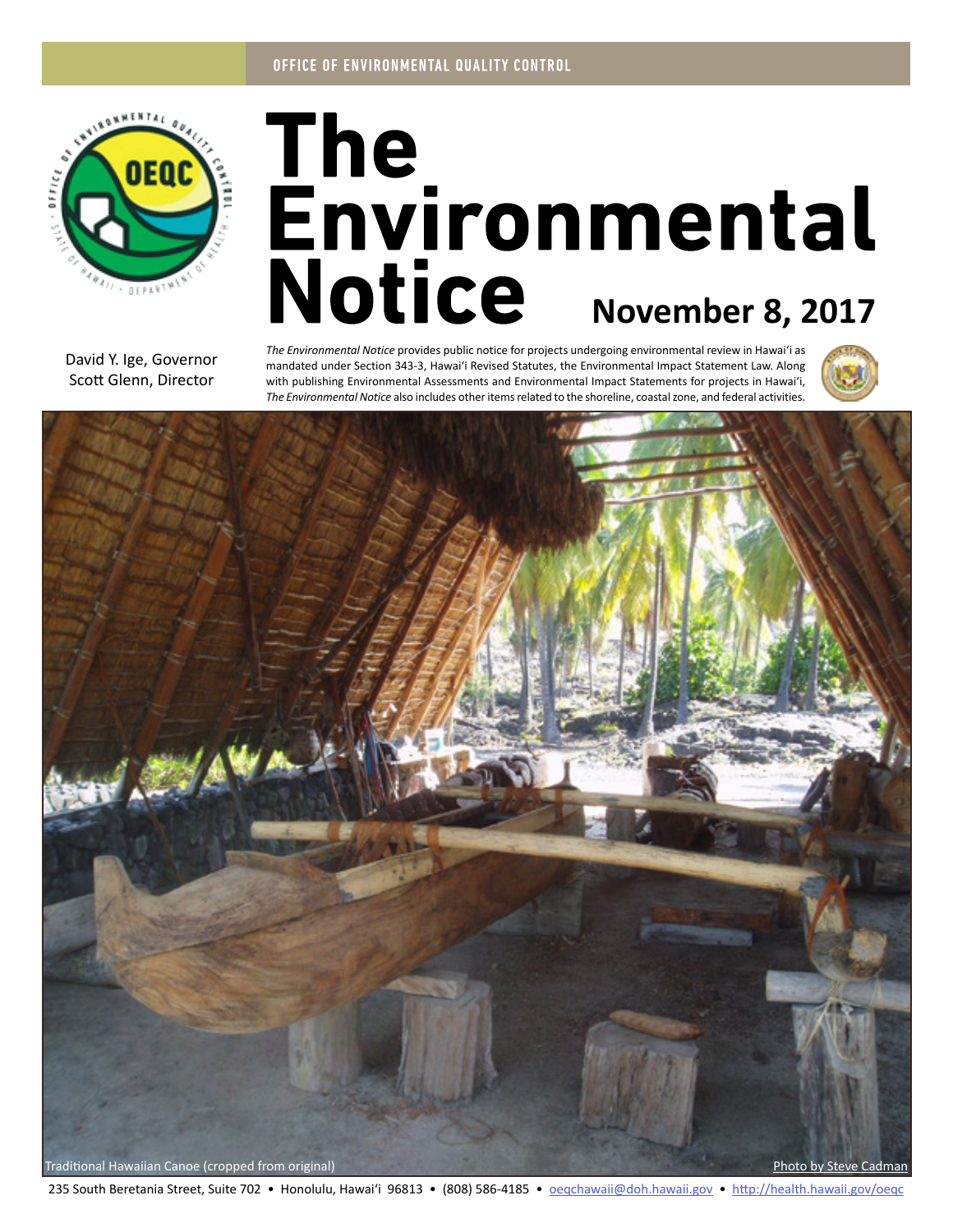## Table of Contents

| STATEWIDE MAP OF NEW HRS CHAPTER 343 ACTIONS 2 PREVIOUSLY PUBLISHED DOCUMENTS OPEN FOR COMMENT 5 |                                                                                                                 |  |
|--------------------------------------------------------------------------------------------------|-----------------------------------------------------------------------------------------------------------------|--|
| <b>MAUI</b>                                                                                      | <b>COASTAL ZONE MANAGEMENT NOTICES</b>                                                                          |  |
| Kahului Lani Affordable Senior Housing--Final EA (FONSI) 3                                       | Special Management Area (SMA) Minor Permits                                                                     |  |
| $O'$ AHU                                                                                         | <b>SHORELINE NOTICES</b>                                                                                        |  |
| Waimānalo Elementary and Intermediate School Science                                             | Applications for Shoreline Certification                                                                        |  |
|                                                                                                  | Technology and Media Building--Draft EA (AFNSI) _______3 NATIONAL ENVIRONMENTAL POLICY ACT (NEPA) ACTIONS_____7 |  |
|                                                                                                  |                                                                                                                 |  |
|                                                                                                  |                                                                                                                 |  |
| <b>Replacement of O'ahu Community Correctional Center--</b>                                      |                                                                                                                 |  |

# Announcements

Please review this linked [Public Notice](http://oeqc2.doh.hawaii.gov/Other_TEN_Publications/2017-11-08-MWH-NOI-11-mail.pdf) about the proposed redevelopment of Mayor Wright Homes, which discusses both 1) a Notice of Intent to prepare a NEPA EIS for the project and 2) a notice of a public scoping meeting that will be held on November 29, 2017 to build on previous community input regarding the project.

As noted previously, the [Environmental Council](http://health.hawaii.gov/oeqc/environmental-council/) (EC) is updating Hawai'i Administrative Rules (HAR) Chapter 11-200, the environmental impact statement rules. The EC is requesting comments on **[Version 0.3](https://oeqc.civicomment.org/version-03-har-11-200a)** by November 27, 2017. [Click here](http://health.hawaii.gov/oeqc/rules-update/) for more information, including a timeline for the revision process, and [click here](http://eepurl.com/cYjIuL) to sign up for email updates on the rule revision process.

# Statewide Map of New HRS Chapter 343 Actions

[Replacement of OCCC](#page-4-0) [Waiakamilo Road Trunk Sewer](#page-3-0)

[Waimānalo Elementary and Intermediate School](#page-2-0)

[East Kapolei Middle School](#page-3-0) **- O<sub>.</sub>p** of the senior Housing [Kahului Lani Affordable Senior Housing](#page-2-0)

#### **LEGEND**

 New document count in this issue: 5 total  $\bigcirc$  - HRS § 343-5(b) Agency Actions: 4 **O** - HRS § 343-5(e) Applicant Actions: 1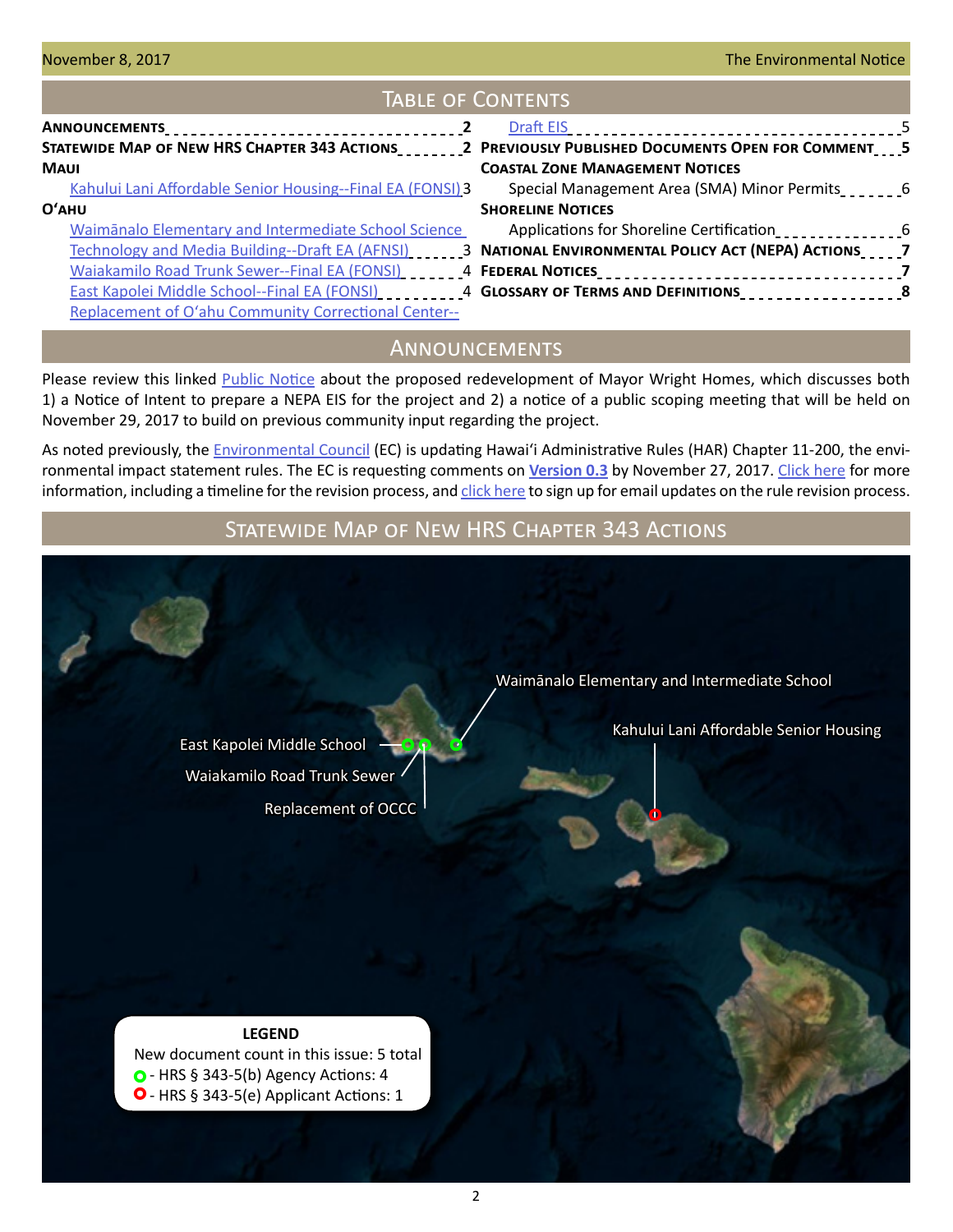## **MAUI**

## <span id="page-2-0"></span>**[Kahului Lani Affordable Senior Housing--Final EA \(FONSI\)](http://oeqc2.doh.hawaii.gov/EA_EIS_Library/2017-11-08-MA-FEA-Kahului-Lani-Affordable-Senior-Housing.pdf)**

| HRS §343-<br>5(a) Trigger  | (1) Propose the use of state or county lands or the use of state or county funds                                                                                                         |  |
|----------------------------|------------------------------------------------------------------------------------------------------------------------------------------------------------------------------------------|--|
| District(s)                | Wailuku                                                                                                                                                                                  |  |
| TMK(s)                     | $(2)$ 3-7-005:003                                                                                                                                                                        |  |
| Permit(s)                  | Special Management Area Use Permit, Parking Waiver                                                                                                                                       |  |
| <b>Approving</b><br>Agency | Hawai'i Housing Finance and Development Corporation, State of Hawai'i<br>Janice Takahashi, (808) 587-0634, janice.n.takahashi@hawaii.gov<br>677 Queen St., Suite 300, Honolulu, HI 96813 |  |
| Applicant                  | Catholic Charities Housing Development Corporation<br>Gary Furuta, Project Manager, (808) 429-7815, gary@gsfhi.com<br>1288 Ala Moana Blvd. #35A, Honolulu, HI 96814                      |  |
| <b>Consultant</b>          | Munekiyo Hiraga<br>Marisa Fujimoto, (808) 244-2015, planning@munekiyohiraga.com<br>305 High St., Suite 104, Wailuku, HI 96793                                                            |  |
| <b>Status</b>              | Finding of No Significant Impact (FONSI) determination.                                                                                                                                  |  |

Catholic Charities Housing Development Corporation (CCHDC) is proposing the development of Kahului Lani in Kahului, Maui on 3.81 acres of land identified as TMK (2)3-7-005:003. The Project will include the development of two (2) six-story multi-family residential buildings, a two-story 7,500 sq. ft. multi-purpose building, parking, and related improvements. The proposed project will provide 164 one-bedroom units for rent to seniors who earn 60 percent or less of the County's median income and one (1) two-bedroom manager's unit. Catholic Charities Hawai'i will provide onsite case management services for residents.

## Oʻahu

## **Waim[ānalo Elementary and Intermediate School Science Technology and Media Building--Draft EA \(AFNSI\)](http://oeqc2.doh.hawaii.gov/EA_EIS_Library/2017-11-08-OA-DEA-Waimanalo-Elem-and-Int-School-STM-Building.pdf)**

| <b>HRS §343-</b><br>5(a) Trigger           | (1) Propose the use of state or county lands or the use of state or county funds                                                                                                                                      |  |
|--------------------------------------------|-----------------------------------------------------------------------------------------------------------------------------------------------------------------------------------------------------------------------|--|
| District(s)                                | Ko'olaupoko                                                                                                                                                                                                           |  |
| TMK(s)                                     | $[1]$ 4-1-009: 012 por.                                                                                                                                                                                               |  |
| Permit(s)                                  | Historic Site Review, Variance from Pollution Controls, DCAB Review, Building Permit,<br>Grading and Grubbing Permit, Certificate of Occupancy, Fire Protection                                                       |  |
| Proposing/<br><b>Determining</b><br>Agency | Department of Education, State of Hawai'i<br>Janna Mihara, Project Coordinator, OSSFS-Facilities Development Branch-PMS<br>(808) 377-8314 janna mihara@notes.K12.hi.us<br>3633 Waialae Ave.<br>Honolulu, Hawaii 96816 |  |
| Consultant                                 | Gerald Park Urban Planner<br>Gerald Park, (808) 625-9626, gpark@gpup.biz<br>95-595 Kanamee St. #324<br>Mililani, HI 96789                                                                                             |  |
| <b>Status</b>                              | Statutory 30-day public review and comment period starts. Comments are due by December 8, 2017. Please send comments<br>to the proposing/determining agency and copy the consultant.                                  |  |

The School's classroom buildings were constructed between 1951 and 1962 and currently does not have space to accommodate the School's STM program. The proposed project will provide a stand-alone facility where students can learn and apply rigorous scientific inquiry and engineering design as an educational process. It is also a facility where students can engage in video and multi-media production. A rectangular-shaped building with a footprint of approximately 4,543 gross square feet is proposed. Programmed space for the one-story structure is allocated for two Direct Instruction classrooms, one Lab area, and a covered open space separating the classrooms and lab. The cost of construction is estimated at \$3.44 million and will be funded by the State of Hawai'i. Construction is projected to start in Winter 2018 with completion by Winterl 2019. The facility should be ready for occupancy in Spring 2020.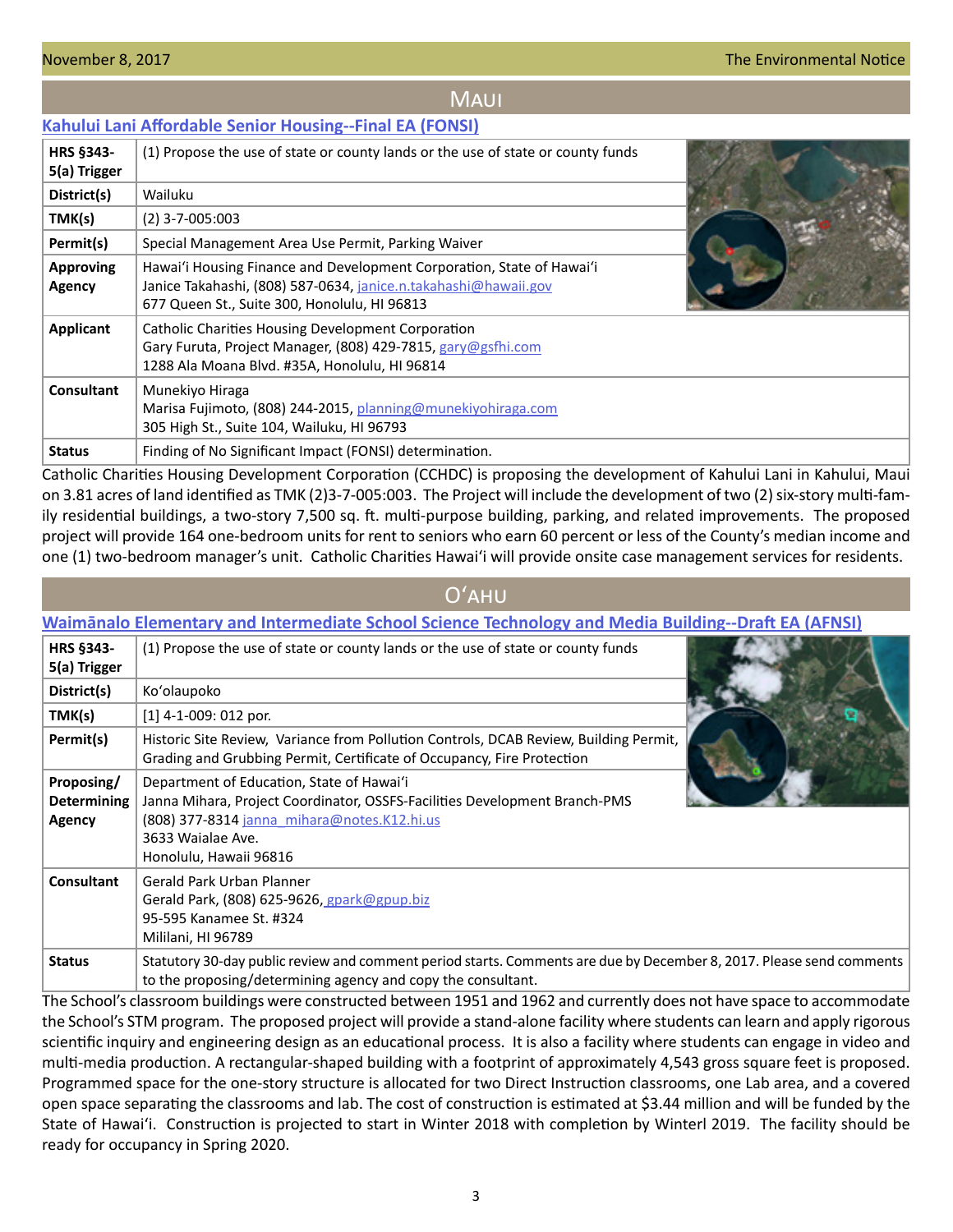#### <span id="page-3-0"></span>**[Waiakamilo Road Trunk Sewer--Final EA \(FONSI\)](http://oeqc2.doh.hawaii.gov/EA_EIS_Library/2017-11-08-OA-FEA-Waiakamilo-Road-Trunk-Sewer.pdf) HRS §343- 5(a) Trigger** (1) Propose the use of state or county lands or the use of state or county funds (9)(A) Propose any wastewater treatment unit, except an individual wastewater system or a wastewater treatment unit serving fewer than fifty single-family dwellings or the equivalent **District(s)** | Honolulu **TMK(s)** (1) 1-5 (portions of Waiakamilo Road) and 1-6 (portions of Houghtailing Street) **Permit(s)** | various (see document) **Proposing/ Determining Agency** Department of Environmental Services, City and County of Honolulu Clifford Kanda, P.E., Wastewater Engineering and Construction Division, (808) 768-8753, *[ckanda@honolulu.gov](mailto:ckanda%40honolulu.gov?subject=)* 650 S. King St., 14th Floor., Honolulu, HI 96813 **Consultant** | Okahara and Associates, Inc. Edmund Yoshida, P.E., (808) 524-1224, [eyoshida@okahara.com](mailto:eyoshida%40okahara.com?subject=) 677 Ala Moana Blvd., Suite 703, Honolulu, HI 96813 **Status** | Finding of No Significant Impact (FONSI) determination.

Oʻahu (Continued)

The City and County of Honolulu proposes to construct a new gravity flow trunk sewer line within Waiakamilo Road and Houghtailing Street from Nimitz Highway to School Street. The proposed "Waiakamilo Road Trunk Sewer" project will construct approximately 6,000 linear feet of new trunk sewer line including new sewer manholes, temporary sewer bypasses, and connections to existing sewer lines.

The purpose of this project is to comply with the Consent Decree jointly executed in year 2010 by the U.S. Environmental Protection Agency, the State of Hawaiʻi, and the City and County of Honolulu. The Consent Decree identifies the existing Awa Street Wastewater Pump Station (WWPS) as at-risk for potential sewage spills or overflows due to the volume of sewer flows received at that facility. Therefore, to reduce the volume of sewer flows into the Awa Street WWPS and to mitigate the potential for sewage spills, the new trunk sewer will divert about 40 percent of the existing sewer flows away from the existing Awa Street WWPS and will redirect those flows to the existing Hart Street WWPS which has sufficient capacity to accept such flows.

## **[East Kapolei Middle School--Final EA \(FONSI\)](http://oeqc2.doh.hawaii.gov/EA_EIS_Library/2017-11-08-OA-FEA-East-Kapolei-Middle-School.pdf)**

| <b>HRS §343-</b><br>5(a) Trigger           | (1) Propose the use of state or county lands or the use of state or county funds                                                                                                                                                   |  |
|--------------------------------------------|------------------------------------------------------------------------------------------------------------------------------------------------------------------------------------------------------------------------------------|--|
| District(s)                                | 'Ewa                                                                                                                                                                                                                               |  |
| TMK(s)                                     | $(1)$ 9-1-017: 106                                                                                                                                                                                                                 |  |
| Permit(s)                                  | various (see document)                                                                                                                                                                                                             |  |
| Proposing/<br><b>Determining</b><br>Agency | Department of Education, State of Hawai'i<br>Ms. Brenda Lowrey, Planning Section, Facilities Development Branch<br>(808) 784-5091, Brenda Lowrey/FacilDev/HIDOE@notes.k12.hi.us<br>3633 Waialae Ave., Rm. C209, Honolulu, HI 96816 |  |
| <b>Consultant</b>                          | SSFM International, Inc.<br>Jared K. Chang, AICP, (808) 531-1308, jchang@ssfm.com<br>501 Sumner St., Suite 620, Honolulu, HI 96817                                                                                                 |  |
| <b>Status</b>                              | Finding of No Significant Impact (FONSI) determination.                                                                                                                                                                            |  |

The State of Hawaiʻi, Department of Education (DOE) is proposing to build a new middle school in East Kapolei, named East Kapolei Middle School (EKMS). EKMS will be located on an 18-acre parcel dedicated to the State DOE. The parcel is vacant and bound by Keahumoa Parkway on the south, Maunakapu Street on the west, and Maweke Street on the east. The proposed action involves the construction of a new middle school consisting of six (6) buildings organized around a central commons area with provisions for future classroom buildings. In addition to the school buildings and central commons areas, the campus includes physical education areas consisting of a covered play court, an open play court, and two play fields sized to accommodate soccer and softball. The school will be designed for an enrollment of 1,050 students with plans for expansion to accommodate an additional 350 students in the future. The site design includes provisions for the future construction of one additional House (House No.4) and five portable classrooms that will allow enrollment to increase to 1,400 students. In total, the school is expected to accommodate 1,520 students and staff.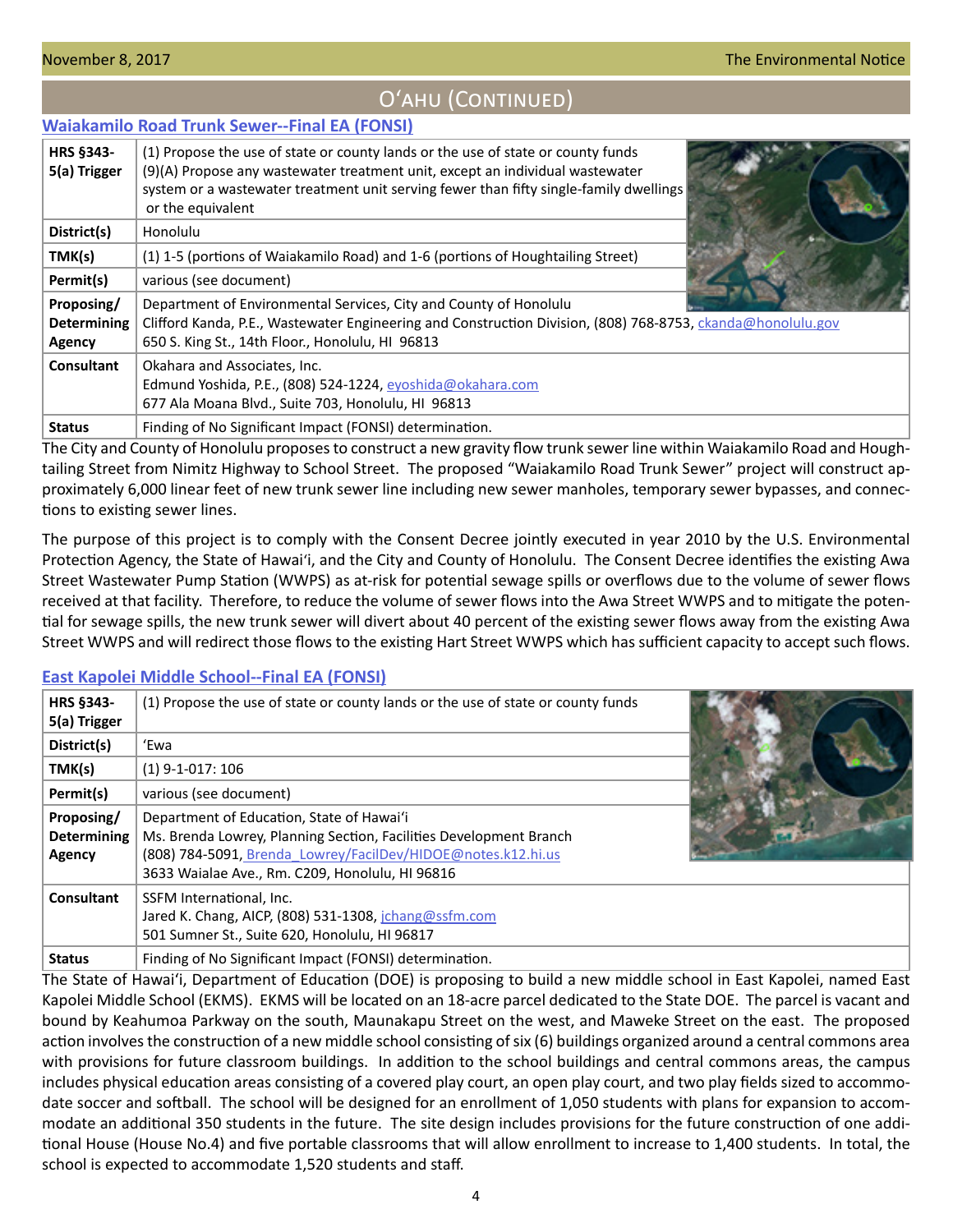## Oʻahu (Continued)

## <span id="page-4-0"></span>**Replacement of O**ʻ**[ahu Community Correctional Center--Draft EIS](http://oeqc2.doh.hawaii.gov/EA_EIS_Library/2017-11-08-OA-DEIS-Replacement-of-Oahu-Community-Correctional-Center.pdf)**

| <b>HRS §343-</b><br>5(a) Trigger | (1) Propose the use of state or county lands or the use of state or county funds                                                                                                                                                                    |  |
|----------------------------------|-----------------------------------------------------------------------------------------------------------------------------------------------------------------------------------------------------------------------------------------------------|--|
| District(s)                      | Honolulu, 'Ewa, Ko'olaupoko                                                                                                                                                                                                                         |  |
| TMK(s)                           | (1) 1-2-013:002; 4-2-003:004, 024, 025, 026; 9-9-010:006, 046, 054, 057, 058;<br>9-9-010: 030; and 9-5-046:041, 042                                                                                                                                 |  |
| Permit(s)                        | Plan Review Use Approval, Building Permit, Grading Permit, NPDES Permit                                                                                                                                                                             |  |
| <b>Proposing</b><br>Agency       | Department of Accounting and General Services (DAGS), State of Hawai'i<br>Lance Maja, Public Works Division, Planning Branch<br>(808) 586-0483, <i>lance.y.maja@hawaii.gov</i><br>1151 Punchbowl St., Room 430<br>Honolulu, HI 96810                |  |
| Accepting<br><b>Authority</b>    | Governor, State of Hawai'i<br>The Honorable David Y. Ige, Executive Chambers, State Capitol<br>(808) 586-0034, http://governor.hawaii.gov/contact-us/contact-the-governor/<br>415 S. Beretania St., Honolulu, HI 96813                              |  |
| <b>Consultant</b>                | PBR Hawaii & Associates, Inc.<br>Vincent Shigekuni, (808) 521-5361, OCCC@pbrhawaii.com<br>1001 Bishop St., Suite 650, Honolulu, HI 96813                                                                                                            |  |
| <b>Status</b>                    | Statutory 60-day public review and comment period starts. Comments are due by January 8, 2018. Please send comments,<br>preferably via the on-line portal noted below, to the accepting authority and copy the proposing agency and the consultant. |  |

The replacement of OCCC and the future expansion of the Women's Community Correctional Center (WCCC) is being proposed by the State of Hawaiʻi Department of Accounting and General Services (DAGS) on behalf of the State of Hawaiʻi Department of Public Safety (PSD). The alternatives considered included: "no action"; siting of the replacement OCCC at either: the existing State of Hawaiʻi Animal Quarantine Station (AQS) in Halawa, next to the existing Halawa Correctional Facility, on a portion of the current OCCC site in Kalihi, or at an undeveloped lot in Mililani Technology Park. Additionally, if the OCCC is relocated to the current site of the AQS in Halawa Valley, relocation of existing tenants, and a new, smaller AQS will be required.

PSD will be relocating female detainees currently housed at OCCC to the Women's Community Correctional Center (WCCC) to better accommodate the needs of their adult female population. This will require expansion of the existing WCCC, which is included in the proposed action of this draft environmental impact statement.

In accordance with Hawaiʻi Revised Statutes, Chapter 353, §353-16.35, the public comment period is 60 days. Comments may be submitted through postal mail or online at [futureoccc.commentinput.com](http://futureoccc.commentinput.com).

## Previously Published Documents Open for Comment

**Status:** Public review and comment period for these projects began previously. Comments are due November 22, 2017 unless specified otherwise. Please send comments to the relevant agency and copy any relevant applicant and/or consultant.

**Hawai**'**i**

**[South Hilo Landfill Final Closure--Draft EA \(AFNSI\)](http://oeqc2.doh.hawaii.gov/EA_EIS_Library/2017-10-23-HA-DEA-South-Hilo-Landfill-Final-Closure.pdf)**

#### **O**'**ahu**

**[Salt Lake Debris Basins--Draft EA \(AFNSI\)](http://oeqc2.doh.hawaii.gov/EA_EIS_Library/2017-10-23-OA-DEA-Salt-Lake-Debris-Basins.pdf)**

**[Sand Island Wastewater Treatment Plant Facility Plan \(EISPN\)](http://oeqc2.doh.hawaii.gov/EA_EIS_Library/2017-10-23-OA-EISPN-Sand-Island-Wastewater-Treatment-Plant-Facility-Plan.pdf)**

A 30-day public comment period is underway for the following draft Exemption List, prior to potential concurrance by the Environmental Council. Upon concurrence, the listed types of actions may be exempt from the requirement to prepare an EA. Please review the document send comments to **oegchawaii@doh.hawaii.gov**:

**[Draft Exemption List for the Agribusiness Development Corporation](http://oeqc2.doh.hawaii.gov/Agency_Exemption_Lists/State-Department-of-Agriculture-Agribusiness-Development-Corp-Exemption-List-2017-10-23-Public-Review.pdf) (Comments are due November 22, 2017)**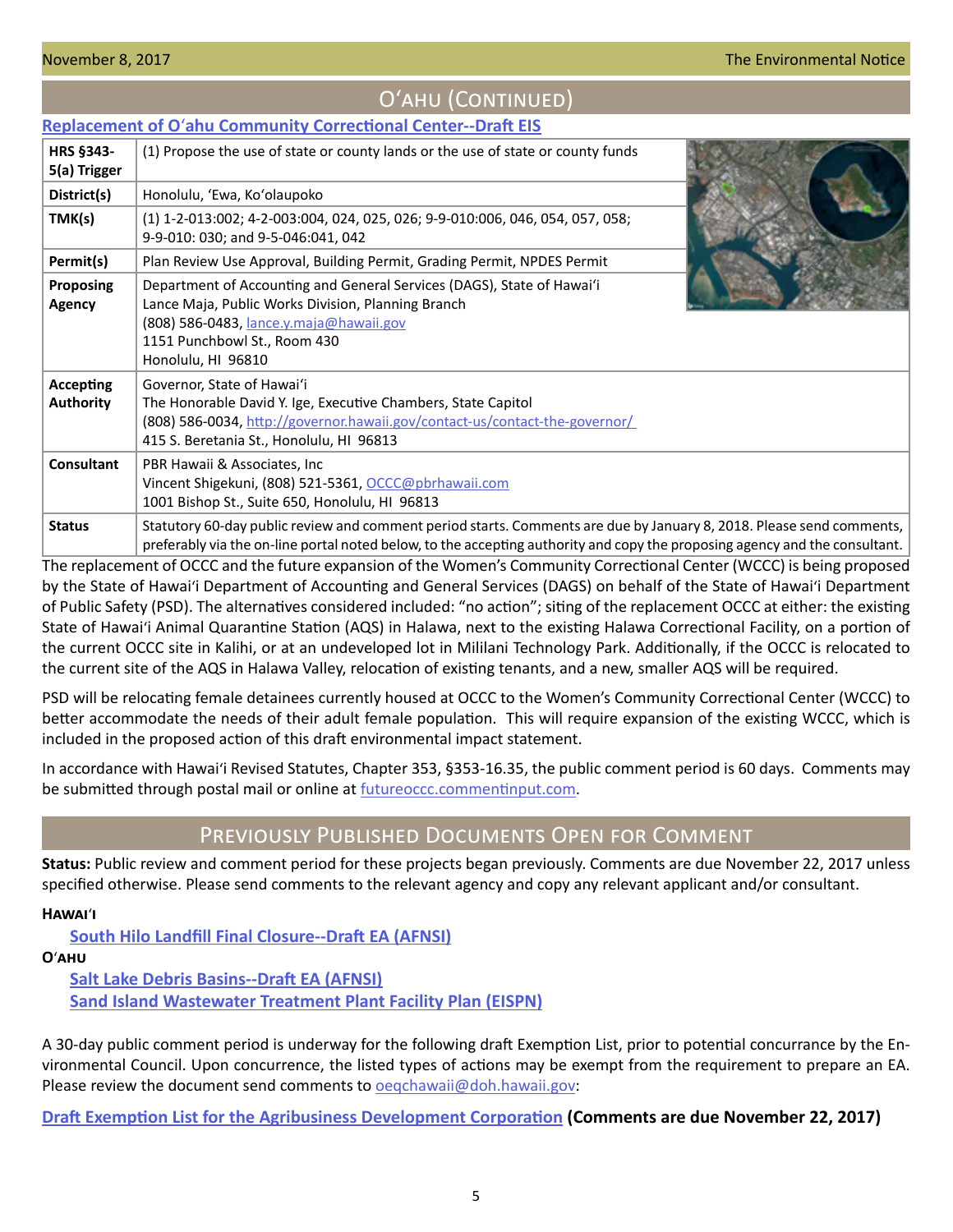# Coastal Zone Management Notices

# Special Management Area (SMA) Minor Permits

<span id="page-5-0"></span>The SMA Minor permits below have been approved (HRS § 205A-30). For more information, contact the relevant county/state planning agency. Honolulu (768-8014); Hawaiʻi (East 961-8288, West 323-4770); Kauaʻi (241-4050); Maui (270-7735); Kakaʻako or Kalaeloa Community Development District (587-2841).

| <b>Location (TMK)</b>                       | <b>Description (File No.)</b>                                              | <b>Applicant/Agent</b>                                                                                  |
|---------------------------------------------|----------------------------------------------------------------------------|---------------------------------------------------------------------------------------------------------|
| Kaua'i: Kalihiwai (5-2-010: 014)            | After-the-Fact Hot Tub and Deck (SMA(M)-2018-3)                            | Elizabeth Kendrick                                                                                      |
| Kaua'i: Hanalei (5-5-003: 006)              | New Gates (SMA(M)-2018-4)                                                  | Leontine, LLC                                                                                           |
| Kaua'i: Kapa'a (4-3-007: 028)               | After-the-Fact Luau Tent (SMA(M)-2018-5)                                   | Kaua'i Coconut Beach, LLC                                                                               |
| Kaua'i: Kalihiwai (5-3-003: 056)            | Swimming Pool and Spa (SMA(M)-2018-6)                                      | Jim Bendis                                                                                              |
| Kaua'i: Kalihiwai (5-2-004: 079)            | Swimming Pool and Spa (SMA(M)-2018-7)                                      | Lincoln Watkins                                                                                         |
| Maui: Paia (2-6-010: 038)                   | Cottage and Accessory Dwelling (SM2 20170072)                              | Kelly Moore                                                                                             |
| Maui: Lahaina (4-3-010: 007)                | Replace Panel Antennas (SM2 20170074)                                      | <b>Verizon Wireless</b>                                                                                 |
| Maui: Lahaina (4-6-030: 029)                | Install Lanai Cover with Cable Rail (SM2 20170076)                         | Valerie Waldrop                                                                                         |
| Maui: Lahaina (4-4-008: 001)                | Grown on Maui Farmers Market (SM2 20170078)                                | Maui County Farmers Bureau                                                                              |
| O'ahu: Waipahu (9-4-049: 046)               | Installation of a Chain-link Fence and Sliding Gate (2017/<br>SMA-37)      | Michael Wiener / Bryce Uyehara                                                                          |
| O'ahu: Hau'ula (5-4-004: 002 and<br>003)    | Asia Pacific International School (2017/SMA-39)                            | Euysung Kim / M Squared Design                                                                          |
| O'ahu: Lā'ie (5-5-002: 098)                 | A New Chain-link Fence and Electric Gate at Vacant Parcel<br>(2017/SMA-41) | Benjamin Takayesu / Paul Jolley                                                                         |
| O'ahu: Niu Valley (3-7-002: 018 and<br>077) | Kalauahaihai Fishpond (Lucas Spring) Demolition Package<br>(2017/SMA-43)   | Department of Land and Natural Re-<br>sources Engineering Division / R. M.<br><b>Towill Corporation</b> |

# **SHORELINE NOTICES**

## Applications for Shoreline Certification

The shoreline certification applications below are available for review at the Department of Land and Natural Resources offices on Kauaʻi, Hawaiʻi, Maui, and Honolulu, 1151 Punchbowl Street, Room 220 (HRS § 205A-42 and HAR § 13-222-12). All comments shall be submitted in writing to the State Land Surveyor, 1151 Punchbowl Street, Room 210, Honolulu, HI 96813 and postmarked no later than 15 calendar days from the date of the public notice of the application. For more information, call Ian Hirokawa at (808) 587-0420.

| File No.      | Location                            | <b>TMK</b>            | Applicant                      | Owner                                       | <b>Purpose</b>                                                            |
|---------------|-------------------------------------|-----------------------|--------------------------------|---------------------------------------------|---------------------------------------------------------------------------|
| OA-1782       | 55-135 Kamehameha Highway,<br>96762 | $(1)$ 5-5-001:014     | Gil P. Bumanglag               | Mahakea: DTE LLC, Donald T.<br>Eovino       | <b>Building</b><br>setback line<br>and/or con-<br>struction of a<br>fence |
| MA-683        | 65 Hāna Highway, 96779              | $(2)$ 2-6-002:010     | Akamai Land Surveying,<br>Inc. | Michael Baskin, Paia Bay<br>Properties, LLC | SMA and shore-<br>line setback<br>assessment                              |
| <b>HA-551</b> | n/a                                 | $(3) 6 - 6 - 002:029$ | Roger Dean Fleenor             | Naupaka LTD Partnership                     | Building permit                                                           |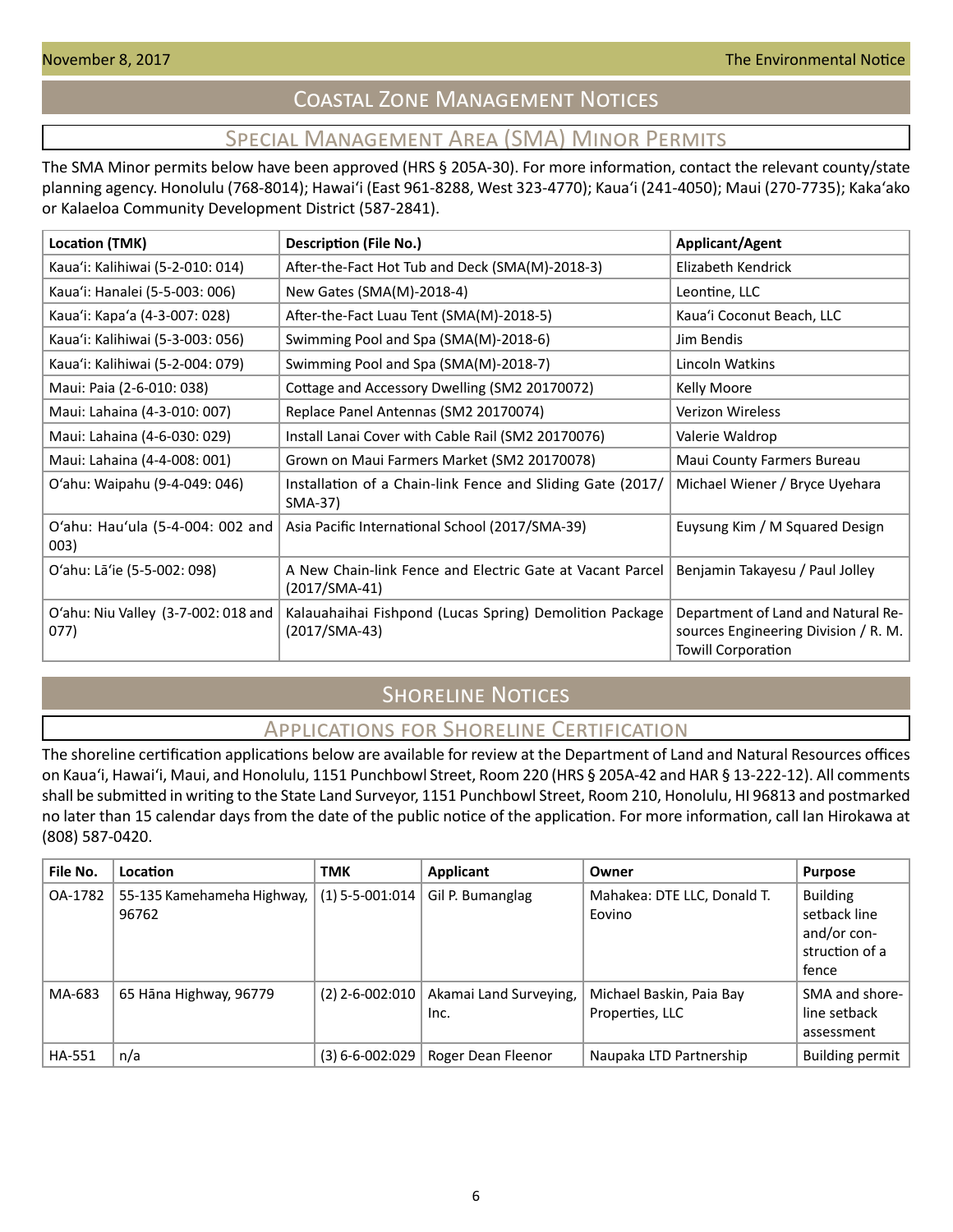## National Environmental Policy Act (NEPA) Actions

<span id="page-6-0"></span>As a courtesy, listed below are documents submitted for publication that have been prepared pursuant to NEPA, rather than Chapter 343, HRS. Accordingly, these entries may have unique comment periods. Occasionally, actions are subject to both NEPA and Chapter 343, HRS. In those cases, a separate Chapter 343, HRS, entry would be published in *The Environmental Notice*.

## **[Environmental Assessment and Draft Finding of No Significant Impact for the Implementation of U.S. Army Gar](http://oeqc2.doh.hawaii.gov/Other_TEN_Publications/2017-11-08-OA-HA-NEPA-DEA-Army%20ICRMPs.pdf)[rison, Hawai'i and U.S. Army Garrison, Pōhakuloa Integrated Cultural Resources Management Plans](http://oeqc2.doh.hawaii.gov/Other_TEN_Publications/2017-11-08-OA-HA-NEPA-DEA-Army%20ICRMPs.pdf)**

| Island                            | O'ahu and Hawai'i                                                                                                                                                                                                                                                                                                                                                        |
|-----------------------------------|--------------------------------------------------------------------------------------------------------------------------------------------------------------------------------------------------------------------------------------------------------------------------------------------------------------------------------------------------------------------------|
| District(s)                       | multiple                                                                                                                                                                                                                                                                                                                                                                 |
| TMK(s)                            | multiple                                                                                                                                                                                                                                                                                                                                                                 |
| Permit(s)                         | N/A                                                                                                                                                                                                                                                                                                                                                                      |
| Proposing<br><b>Agency</b>        | United States Army Garrison, Hawai'i<br>Directorate of Public Works<br>Environmental Division (IMHW-PWE)<br>Schofield Barracks, HI 96857-5013<br>Contact: Lisa Graham, NEPA Program Manager, usaghi.pao.comrel@us.army.mil                                                                                                                                               |
| <b>Approving</b><br><b>Agency</b> | same                                                                                                                                                                                                                                                                                                                                                                     |
| <b>Status</b>                     | 30-Day Comment Period for this Draft FNSI runs from 8 November 2017 through 8 December 2017. Written comments<br>should be emailed to usaghi.pao.comrel@us.army.mil or mailed to the Directorate of Public Works, U.S. Army Garrison,<br>Hawai'i, Environmental Division (IMHW-PWE), 947 Wright Avenue, Wheeler Army Airfield, Schofield Barracks, Hawai'i<br>96857-5013 |

The U.S. Army Garrison, Hawai'i (USAG-HI) and U.S. Army Garrison, Pōhakuloa (USAG-Pōhakuloa) propose to implement Integrated Cultural Resources Management Plans (ICRMPs) that will enable USAG-HI and USAG-Pōhakuloa to support their training and readiness mission by managing cultural resources in accordance with Federal regulations and established practices of cultural resources management. The garrisons have prepared an Environmental Assessment (EA) that evaluates potential impacts of the ICRMPs. After reviewing the EA, the garrisons conclude that neither the Proposed Action nor the No Action Alternative result in any significant direct, indirect, or cumulative adverse impacts on the natural or human environment. This conclusion is documented in a Draft Finding of No Significant Impact (FNSI). An environmental impact statement will not be required.

After notice is published in the Honolulu Star-Advertiser, West Hawaii Today, and the Hawaii Tribune Herald, the public comment period runs 30 days (8 November – 8 December 2017). Copies of the ICRMPs, EA and Draft FNSI are available for review at the Hawai'i State Library, Waialua Public Library, Mililani Public Library, Wahiawā Public Library, Hilo Public Library, Kailua-Kona Public Library, and Waimea Public Library. Copies may also be obtained online at http://www.garrison.hawaii.army.mil/NEPA/ NEPA.htm or from Lisa Graham, NEPA Program Manager, at usaghi.pao.comrel@us.army.mil.

## Federal Notices

As a courtesy, listed below are relevant entries from the Federal Register published since the last issue of *The Environmental Notice*. For more information, click on the title link, also available at [www.federalregister.gov.](http://www.federalregister.gov)

## **Rule: [Safety Zone; Mamala Bay, Oahu, HI](http://Safety Zone; Mamhttps://www.federalregister.gov/documents/2017/10/24/2017-22992/safety-zone-mamala-bay-oahu-hiala Bay, Oahu, HI) (published 10/24/2017)**

On October 10, 2017, the fishing vessel PACIFIC PARADISE ran aground off of the navigable waters of Mamala Bay near Waikiki at Kaimana Beach, Oahu, Hawaii. The temporary safety zone currently stationary around the grounded vessel will become a moving safety zone during the salvage and removal operation and remain a moving safety zone so until the towing operation is complete. During salvage and removal operations, the zone will continue to encompass 500 yards in all directions around the vessel at all times. FOR FURTHER INFORMATION CONTACT: Lieutenant Commander John Bannon, Waterways Management Division, U.S. Coast Guard Sector Honolulu at (808) 541-4359 or john.e.bannon@uscg.mil.

## **Notice: [National Register of Historic Places; Notification of Pending Nominations](https://www.federalregister.gov/documents/2017/10/26/2017-23332/national-register-of-historic-places-notification-of-pending-nominations-and-related-actions) (published 10/26/2017)**

The National Park Service is soliciting comments on the significance of properties nominated for listing or related actions in the National Register of Historic Places, including in Honolulu: Smith, Francis J., Apartment Building, 2240 Waikolu Way, Honolulu, SG100001818. **Comments should be submitted by November 13, 2017** to the address in the linked title.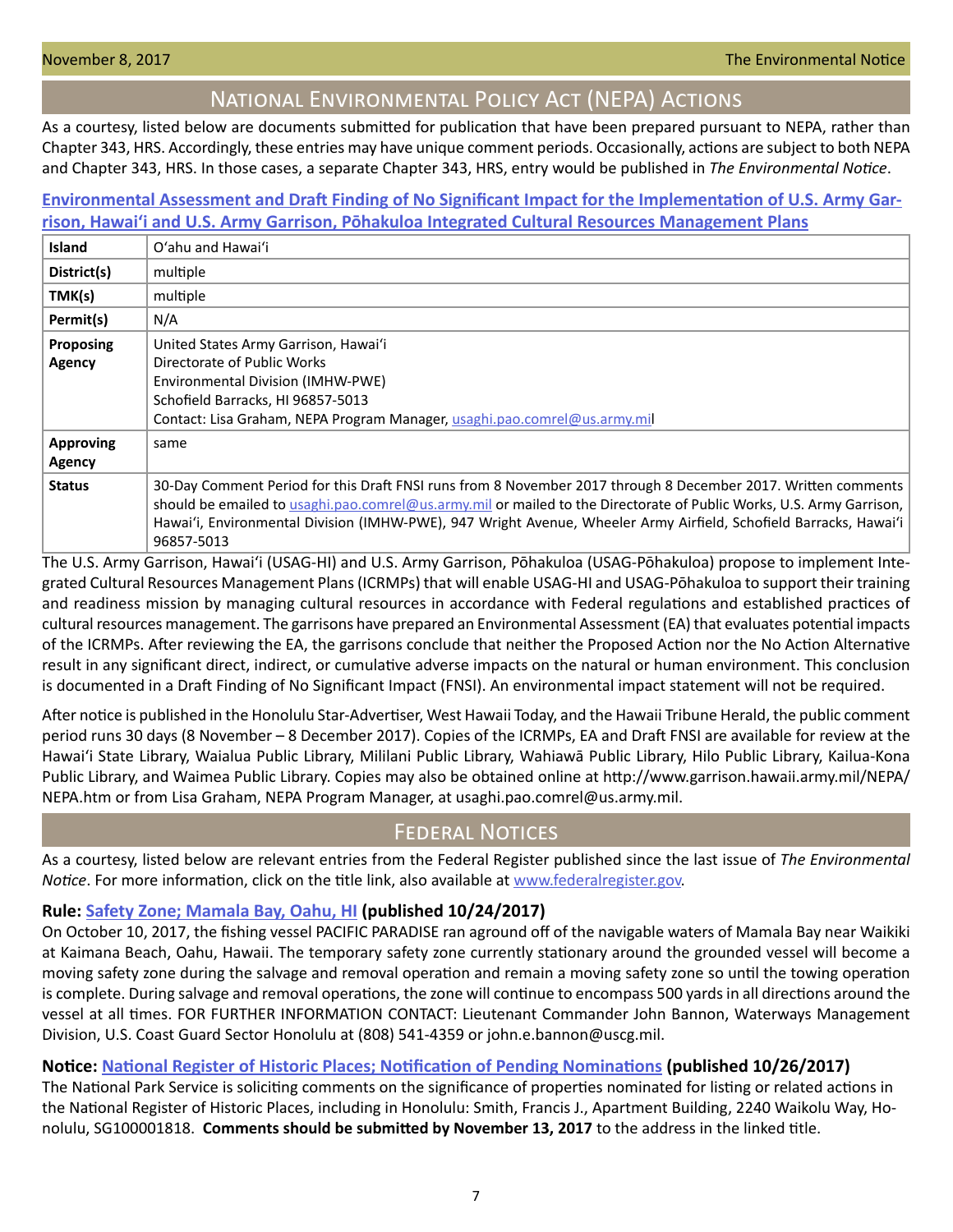# Federal Notices (Continued)

## **Notice: [Pacific Island Fisheries; Western Pacific Stock Assessment Review; Public Meeting](https://www.federalregister.gov/documents/2017/10/27/2017-23422/pacific-island-fisheries-western-pacific-stock-assessment-review-public-meeting) (published 10/27/2017)**

NMFS and the Western Pacific Fishery Management Council (Council) will convene a Western Pacific Stock Assessment Review (WPSAR) of a 2017 Benchmark Stock Assessment for the Main Hawaiian Islands (MHI) Deep 7 Bottomfish Complex. The meetings will run from 8:30 a.m. to 5 p.m., Monday, November 13 through Friday, November 17, 2017, and will be held at the NMFS Honolulu Service Center at Pier 38, 1129 N. Nimitz Hwy., Suite 220, Honolulu, HI 96817. FOR FURTHER INFORMATION CONTACT: Michael Seki, Director—Pacific Islands Fisheries Science Center, telephone: (808) 725-5360, or [michael.seki@noaa.gov](mailto:michael.seki%40noaa.gov?subject=)

## **Proposed Rule: [Pacific Island Fisheries; 2017 Annual Catch Limits and Accountability Measures](http://Pacific Island https://www.federalregister.gov/documents/2017/10/30/2017-23457/pacific-island-fisheries-2017-annual-catch-limits-and-accountability-measuresFisheries; 2017 Annual Catch Limits and Accountability Measures) (published 10/30/2017)**

NMFS proposes annual catch limits (ACLs) for Pacific Island crustacean, precious coral, and territorial bottomfish fisheries, and accountability measures (AMs) to correct or mitigate any overages of catch limits. The proposed ACLs and AMs would be effective for fishing year 2017. The proposed ACLs and AMs support the long-term sustainability of fishery resources of the U.S. Pacific Islands. FOR FURTHER INFORMATION, click the linked title to review supplemental information; as necessary, contact Sarah Ellgen, NMFS PIR Sustainable Fisheries, (808) 725-5173. **NMFS must receive comments by November 14, 2017**.

## **Notice: [Notice of Request for Revision to and Extension of Approval of an Information Collection; Importation of](https://www.federalregister.gov/documents/2017/11/03/2017-23995/notice-of-request-for-revision-to-and-extension-of-approval-of-an-information-collection-importation)  [Fresh Bananas From the Philippines Into Hawaii and U.S. Territories](https://www.federalregister.gov/documents/2017/11/03/2017-23995/notice-of-request-for-revision-to-and-extension-of-approval-of-an-information-collection-importation) (published 11/3/2017)**

This notice announces the Animal and Plant Health Inspection Service's intention to request a revision to and extension of approval of an information collection associated with the regulations for the importation of fresh bananas from the Philippines into Hawaii and U.S. Territories. Please click on the titled link to review supplemental information. **All comments that are received on or before January 2, 2018 will be considered**.

## **Proposed Rule: [Endangered and Threatened Wildlife and Plants: Proposed Rulemaking To Designate Criti](https://www.federalregister.gov/documents/2017/11/03/2017-23978/endangered-and-threatened-wildlife-and-plants-proposed-rulemaking-to-designate-critical-habitat-for)[cal Habitat for the Main Hawaiian Islands Insular False Killer Whale Distinct Population Segment](https://www.federalregister.gov/documents/2017/11/03/2017-23978/endangered-and-threatened-wildlife-and-plants-proposed-rulemaking-to-designate-critical-habitat-for) (published 11/3/2017)**

NMFS proposes to designate critical habitat for the Main Hawaiian Islands insular false killer whale (Pseudorca crassidens) distinct population segment by designating waters from the 45-meter (m) depth contour to the 3200-m depth contour around the main Hawaiian Islands from Niʻihau east to Hawaii, pursuant to section 4 of the Endangered Species Act (ESA). Please click on the titled link for further information. A public hearing will be held on December 7, 2017 at the Manoa Grand Ballroom, Japanese Cultural Center, 2454 South Beretania Street, Honolulu, HI 96826. Doors open at 6:00 p.m., and a presentation and hearing will begin at 6:30 p.m. Parking is available and will be validated **Comments must be received no later than January 2, 2018**.